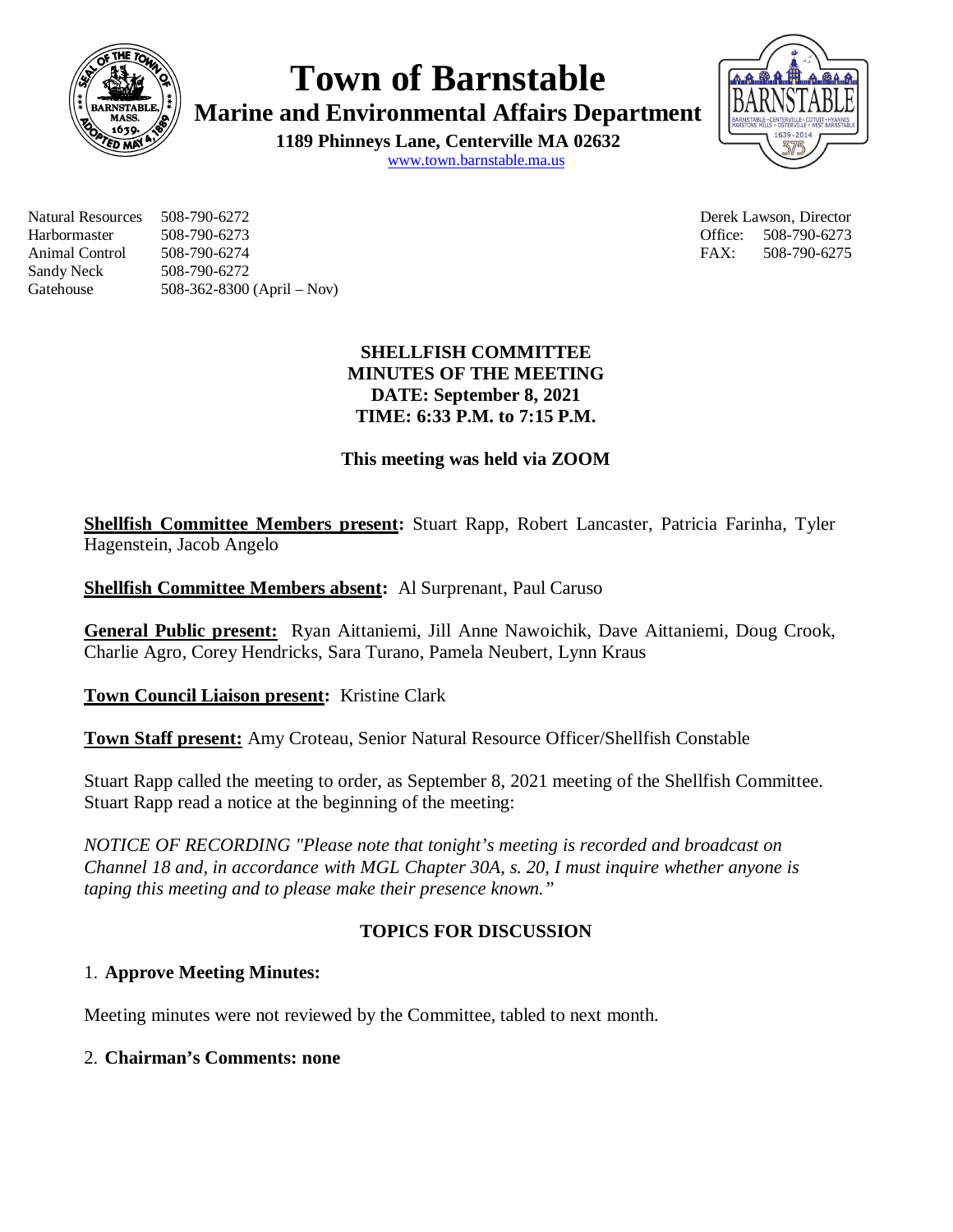#### 3. **Natural Resources Report / Correspondence:**

| <b>Permit Type</b>     | <b>Sept 2020</b> | <b>Sept 2021</b> |
|------------------------|------------------|------------------|
| Resident               | 1165             | 1245             |
| <b>Senior Resident</b> | 796              | 907              |
| Non-Resident           | 245              | 308              |
| Seasonal               | 36               | 65               |
| NR Veteran             | 38               | 32               |
| NR Senior Veteran      | 56               | 92               |
| <b>TOTALS</b>          | 2336             | 2649             |

A. September 15<sup>th</sup> Shellfish Area Closures.

September 15<sup>th</sup> Barnstable Harbor conditionally approved areas are closed: Marshes, Mill Creek, backside of Sandy Neck.

Rainfall Closures:

Henri anticipated lots of rain, we got very little. The State reopened shortly after closing.

Ida 5.5 inches of rain within 24 hour period. This triggered the need for water sampling in order to reopen these areas. Friday Testing resulted in dirty results in everywhere except: Lewis Bay and Hyannis Harbor but these areas are seasonally closed this time of year anyway. Monday and other sampling results are Cotuit Bay, West Bay and Popponesset Bay and the Cape Cod Villages by Harbor Point Road and Bone Hill tested clean.

B. Capital Improvement Project (CIP) for Scudder's Lane lot and boat ramp public meeting recap.

Public requested that the ramp:

- does not have granite sides as both sides of ramp have historically been used
- Concrete is not used (like Bay Street) as it is not user friendly and is very slippery
- Bulkhead possibility, probably not feasible
- Bank stabilization is needed
- Speeding /trimming widen road corridor occurred today
- Permeable Asphalt vs impermeable asphalt for stormwater
- It was a good meeting and will be reviewed in the spring.

#### 4. **New Business:**

A. Discussion of scallop season, possible closure?

Scallop Season is set for October 2, 2021 Recreational Harvest and October 4, 2021 Commercial Harvest. The Town does not have a very good scallop resource. Questioning whether there should be a scallop season at all? Discussion regarding population issues in general with Razor Clams and steamers. Commercial Shellfishers know the difference between legal and seed and would not abuse.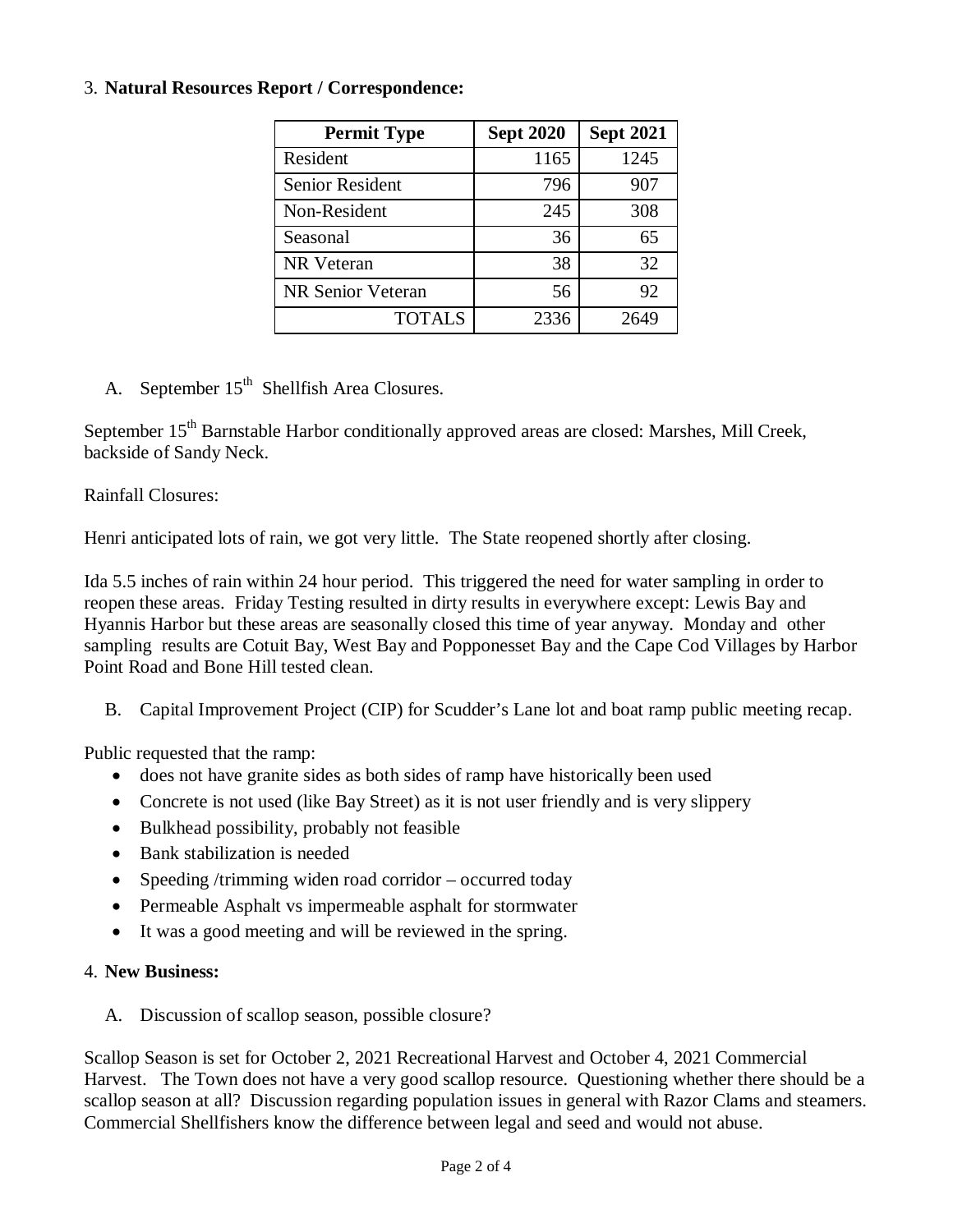Propose for next year that Kalmus beach area be closed to Recreational Shellfishing, the area is already closed to Commercial Harvesters. This is to hopefully allow the species to repopulate.

During the survey for eel grass next year the scallops will be evaluated and a decision can be made then.

B. Discussion of requested change to §407-22-C per Tyler Hagenstein

Clarification of Regulation §407-22-C Commercial harvest is ALLOWED in all areas outside the delineated line of Recreational Area. This wording will be reworked in the regulations as to eliminate the confusion of allowed Commercial areas.

#### 5. **Upcoming (and Old) Renewal & Transfer Hearings:**

A. Hearing for transfer of aquaculture license #16-07 (site ng005) in Barnstable Harbor from Lynn Kraus to Corey Hendricks and issuance of a new license to Cory Hendricks for a period of 5 years. Public hearing to be held via Zoom, 09/09/2021 2:00PM.

After discussion, the Shellfish Committee unanimously voted to approve a motion made by Robert Lancaster and seconded by Jacob Angelo to recommend approval of the transfer of aquaculture license #16-07 (site ng005) in Barnstable Harbor from Lynn Kraus to Corey Hendricks and issuance of a new license to Cory Hendricks for a period of 5 years.

B. Hearing for the transfer of aquaculture license #10-05 (site ng023) in Barnstable Harbor from Richard Kraus, now deceased, to Lynn Kraus and issuance of a new license to Lynn Kraus for a period of 5 years. Public hearing to be held via Zoom 09/09/2021 2:15PM

After discussion, the Shellfish Committee unanimously voted to approve a motion made by Robert Lancaster and seconded by Jacob Angelo to recommend approval of the transfer of aquaculture license #10-05 (site ng023) in Barnstable Harbor from Richard Kraus, now deceased, to Lynn Kraus and issuance of a new license to Lynn Kraus for a period of 5 years.

#### 6. **Upcoming (and old) Proposed Coastal Projects:**

| A. | Applicant:                   | Michael P. & Jill M. Stansky                                             |
|----|------------------------------|--------------------------------------------------------------------------|
|    | Project Location:            | 38 Great Bay Rd, Osterville, MA 02668                                    |
|    | Representative:              | Charles Rowland, Sullivan Engineering & Consulting, Inc.                 |
|    | Proposed Project:            | To replace and raise the existing timber bulkhead with a vinyl           |
|    |                              | bulkhead with proposed returns along the property lines with<br>grading. |
|    | <b>Conservation Hearing:</b> | August 31, 2021 6:30PM via Zoom                                          |
|    |                              |                                                                          |

All work will be done upland above the bulkhead. Work will not affect shellfish habitat. No vote taken.

| В. | Applicant:                    | Laurie J. Hall, Trustee, TMT Realty Trust                        |
|----|-------------------------------|------------------------------------------------------------------|
|    | Project Location:             | 979 Sea View Avenue, Osterville MA 02665 (map 90 parcel 08)      |
|    | Representative:               | Carla Davis, Coastal Engineering                                 |
|    | Proposed Project:             | Proposed dock system to include installation of a pier, ramp and |
|    |                               | float.                                                           |
|    | <b>Conservation Hearing:</b>  | September 14, 2021 6:30PM via Zoom                               |
|    | *Continued to October 5, 2021 |                                                                  |